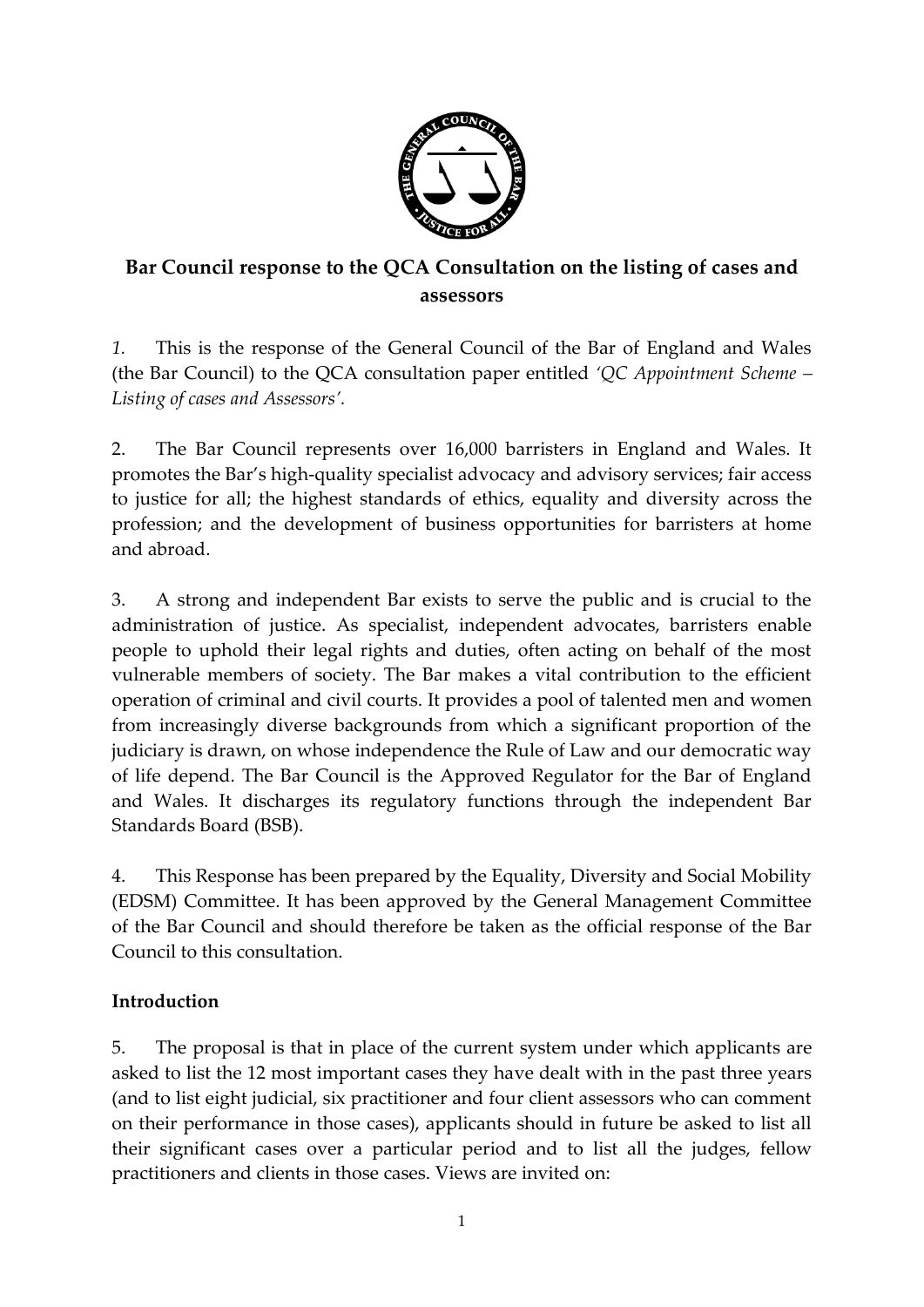- i. The principle of the proposed change to reduce the scope for "cherry picking" by applicants by requiring them to list all their substantial cases, and those involved in the case, over a prescribed period; and
- ii. Practical issues discussed in paragraphs 22 and 23.

### **General comments**

6. The Bar Council does not support in principle proposals to require applicants to list all cases of substance in a specified time-period to avoid 'cherry picking'. We believe the current system is working well for applicants.

7. It is the view of the Bar Council that the key issue is encouraging more applications from women and other under-represented groups. We believe that the idea of making candidates list all recent cases of substance (potentially up to a maximum number) rather than select cases from the previous three years is likely to disadvantage primary carers (and therefore more women than men) because senior women in some types of work may turn down the best cases because they require travelling away from home, limiting the number of cases of substance they can present.

8. With respect to para 22: The Bar Council considers that it would be an improvement to extend the number of years from which substantial cases can be put forward. It is concerned though about any suggestion that changes should be made that might expose an applicant to regulatory intervention for failing to disclose a case which is said to be sub-par. Firstly, there is no doubt that this could have a chilling effect for some applicants. It is not clear whether it would do so disproportionately, but to the extent that it does, it is likely to cause a diminution in applications from groups that are currently under-represented and from which it is generally agreed that more applications would be welcome. Secondly, there is a very difficult subjective element to this point. Almost every advocate of any length of practice can mention a case that they were in or that they have some personal knowledge of in which advocacy has been criticised at one level, yet the advocate's client has triumphed at a higher level. If the application for silk is made before a case in which the advocate has been criticised has been completed, then there would be no opportunity for the final work to be considered.

9. If the QCA is seeking to encourage Silk applications from under-represented groups the following might also be considered:

### **Guidance and any materials used to invite applications**

In any accompanying guidance/materials designed to invite applications: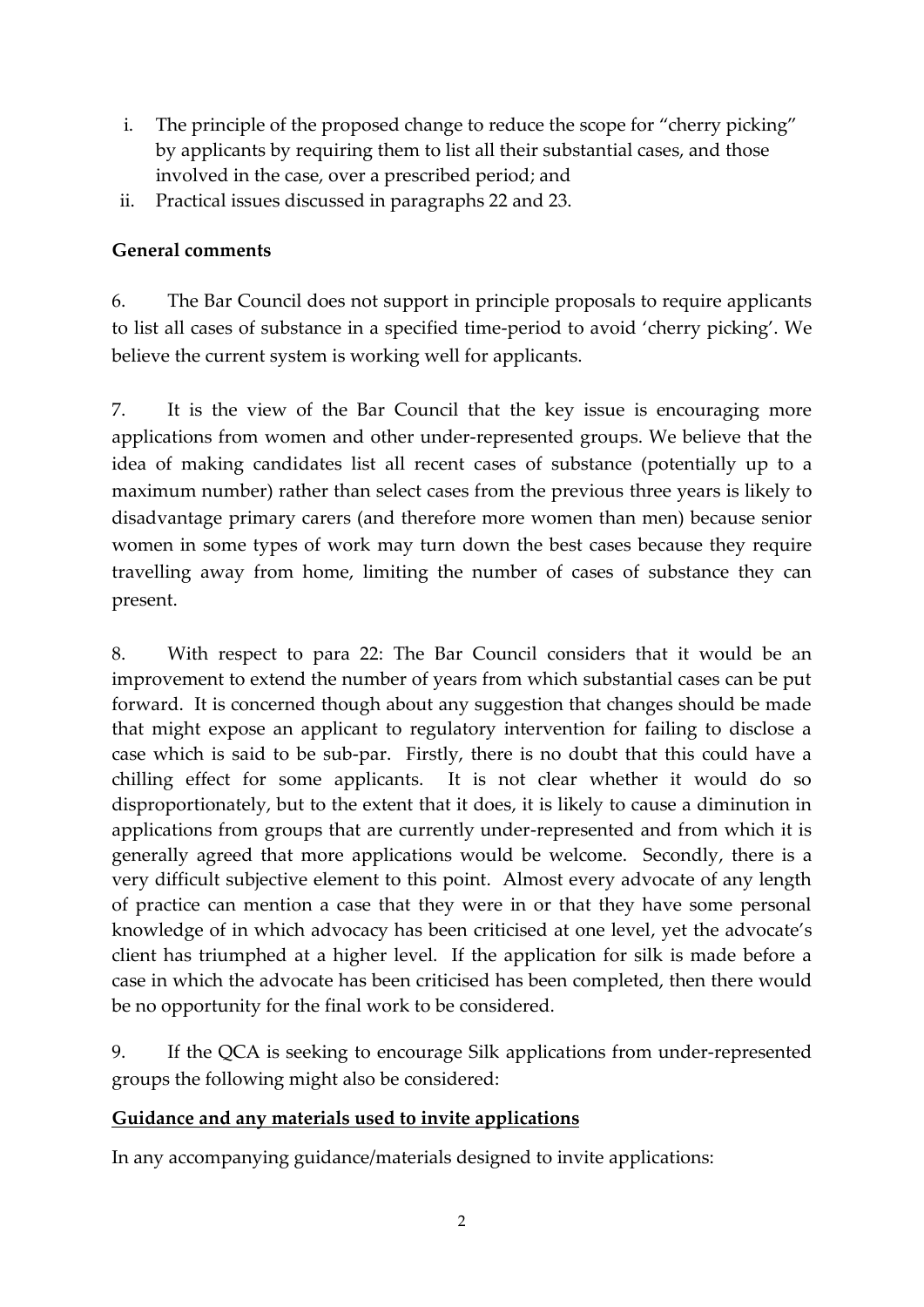- i. An indication that if a sufficient number of cases within the three-year limit can't be met, then there is an opportunity to explain why;
- ii. Advice that if a case falls just outside the time limit it can be still be relied upon if required;
- iii. Emphasising that career breaks for whatever reason, will be considered and will not be held against an applicant;

We acknowledge the above is already referenced to some extent in guidance to applications.

### **Process**

- iv. To ask the QCA to consider offering referees a sliding scale of 1-10 instead of not good/good/excellent with nothing being acceptable except a clean sheet of 'excellent' (the current system implies that to give a candidate anything less than an 'excellent' is to effectively block their appointment);
- v. To ask the QCA to consider extending the range of cases that can be included, to encompass those that involve any significant advocacy even if they are not cases of substance (this would reduce the amount of worrying and concern on the part of applicants about which cases to include and whom to approach);
- vi. That QCA should offer more open workshops including reaching out to more groups e.g. the Circuits, specialist associations – and even, perhaps, pupils/very junior barristers, to offer guidance from the earliest possible stages to encourage under-represented groups to apply.

### **Specific responses to questions raised in Para 23**

- 10. Please find below specific points in response to questions raised in Para 23.
- *a) Should applicants be asked to list cases over the last two years, the last three years, or some other period? Or should there be no prescribed period?*

The Bar Council considers that there should be a prescribed period from which applicants are asked to list cases as otherwise there is a risk that the QCA may be asked to review too much. It considers that a three-year period as a maximum would allow for those who take time off from practice for reasons such as child care to be able to give a representative section of their work. Allowing up to 12 cases to be considered within the last 3 years is sufficiently "recent" to allow the applicant to show sufficient consistency in excellence over a relatively 'recent' period and should mean the referee can remember the case. Bar Council also considers that applicants should be able to submit cases from a two-year period if they prefer.